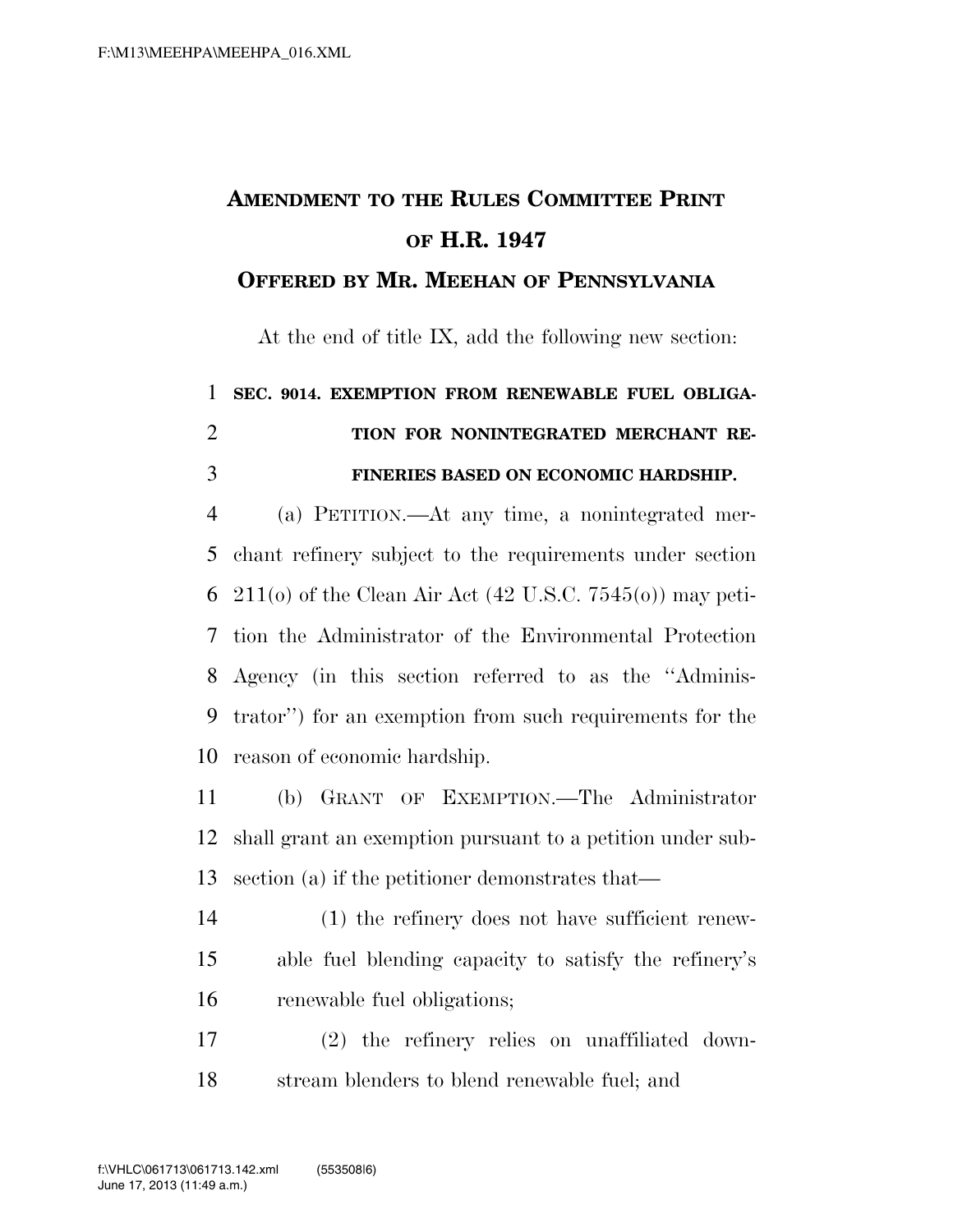(3) the cost of compliance would have a mod- erate or greater impact on the refinery's ability to remain competitive and profitable.

 (c) ACTION ON PETITION.—The Administrator shall act on any petition submitted by a refinery under this sec- tion for a hardship exemption not later than 90 days after the date of receipt of the petition.

 (d) JUDICIAL REVIEW.—The Administrator's denial of a petition submitted under this section shall be subject to judicial review.

 (e) RENEWABLE BIOFUEL EXEMPTION CREDITS.— (1) IN GENERAL.—Whenever the Administrator grants an exemption under this section, the Admin- istrator may, as a condition of granting the exemp- tion, provide and require the refinery to purchase from the Administrator renewable biofuel exemption credits for that compliance year.

 (2) IMPACT OF CREDITS.—Notwithstanding paragraph (1), the Administrator may not require the refinery to purchase renewable biofuel exemption credits to the extent that the cost of such credits would have a moderate or greater impact on the re-finery's ability to remain competitive and profitable.